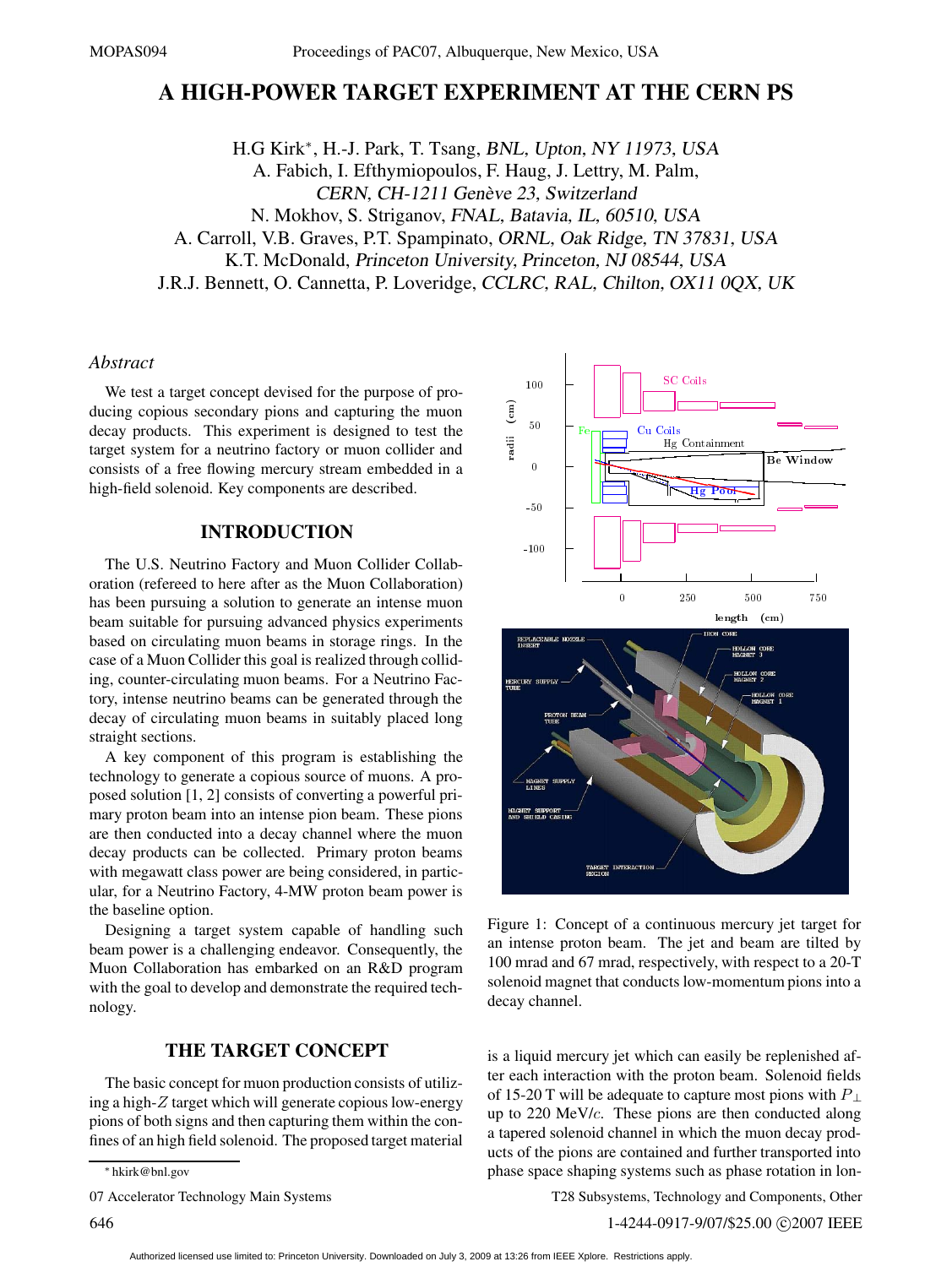gitudinal phase space and cooling channels in which the transverse emittance of the muons is reduced. Figures 1a and b show the schematics of the capture scheme. Figure 2 gives a view of the infrastructure required to support a target system of this type.



Figure 2: Concept of the target vault for a 4-MW mercury jet target [3].

There are key technical issues associated with this proposed targeting solution. The performance of the mercury jet will be effected by the presence of the magnetic field. The dispersal of the mercury after the interaction with the proton beam needs to be studied. Other issues include how much displaced in time can micro-bunches be and still have full pion production and the corollary question, how soon can the jet be reconstituted in order to accept a subsequent beam pulse. These and other issues represent the basis for the Muon Collaboration establishing its targetry R&D program.

### **THE TARGET EXPERIMENT**

Initial experiments were conducted at the BNL AGS [4] in which the characteristics of the interaction of an Hg jet with a 24-GeV proton beam was first studied. These studies gave encouraging but limited results. First, the Hg jet velocity was only 2.5 m/s, whereas one of order 20 m/s is required for high rep. rate ( $\approx$  50-Hz) operations. Also, the previous experiments did not include the presence of a magnetic field. With this in mind, a proposal [5] was submitted and subsequently accepted for testing at CERN using the 24-GeV proton beam from the CERN PS. An initial discussion of the concept for this experiment has already been published [6].

Two key experimental components of this experiment, the 15-T Pulsed solenoid and the Hg injection system, have been described elsewhere [7, 8]. The experimental floor layout of these systems are shown in Fig. 3 while the relationship of the equipment relative to the proton beam is shown in Fig. 4.

The beam spill will be varied with single turn extraction used for the 24-GeV PS proton beam. Beam pulses will

07 Accelerator Technology Main Systems



Figure 3: Layout of the high-power-target experiment.



Figure 4: Cutaway view of the high-power-target experiment.

vary in intensity from 4 to  $30 \times 10^{12}$  protons/pulse (4-30) TP). Multiple turn extractions can be realized provided that the primary proton beam energy is reduced to 14 GeV. The time interval between the extractions can be varied from 2 to 500  $\mu$ s. We will exploit this machine capability by invoking a pump-probe technique to examine the particle production efficiency of the trailing (probe) pulse as a function of the time interval. This will give more detailed information concerning cavitation development in the mercury jet.

The particle production efficiencies of each micro-pulse will be examined through the use of various particle detectors arrayed about the interaction site. Two types of detectors will be used: diamond based PIN-diode and Aluminum Cathode Electron Multipliers (ACEM). We use the particle production code MARS as a guide to predict the expected particle fluences and time distributions at selected locations, as shown in Fig. 5.

## **CONCLUSIONS**

The CERN target experiment is structured to provide a proof-of-principle verification of the Muon Collaboration target concept. Principle components have been installed and the running of the experiment is expected to begin this summer.

#### **ACKNOWLEDGMENTS**

This work was supported in part by the US DOE Contract NO. DE-AC02-98CH10886.

T28 Subsystems, Technology and Components, Other

1-4244-0917-9/07/\$25.00 C2007 IEEE